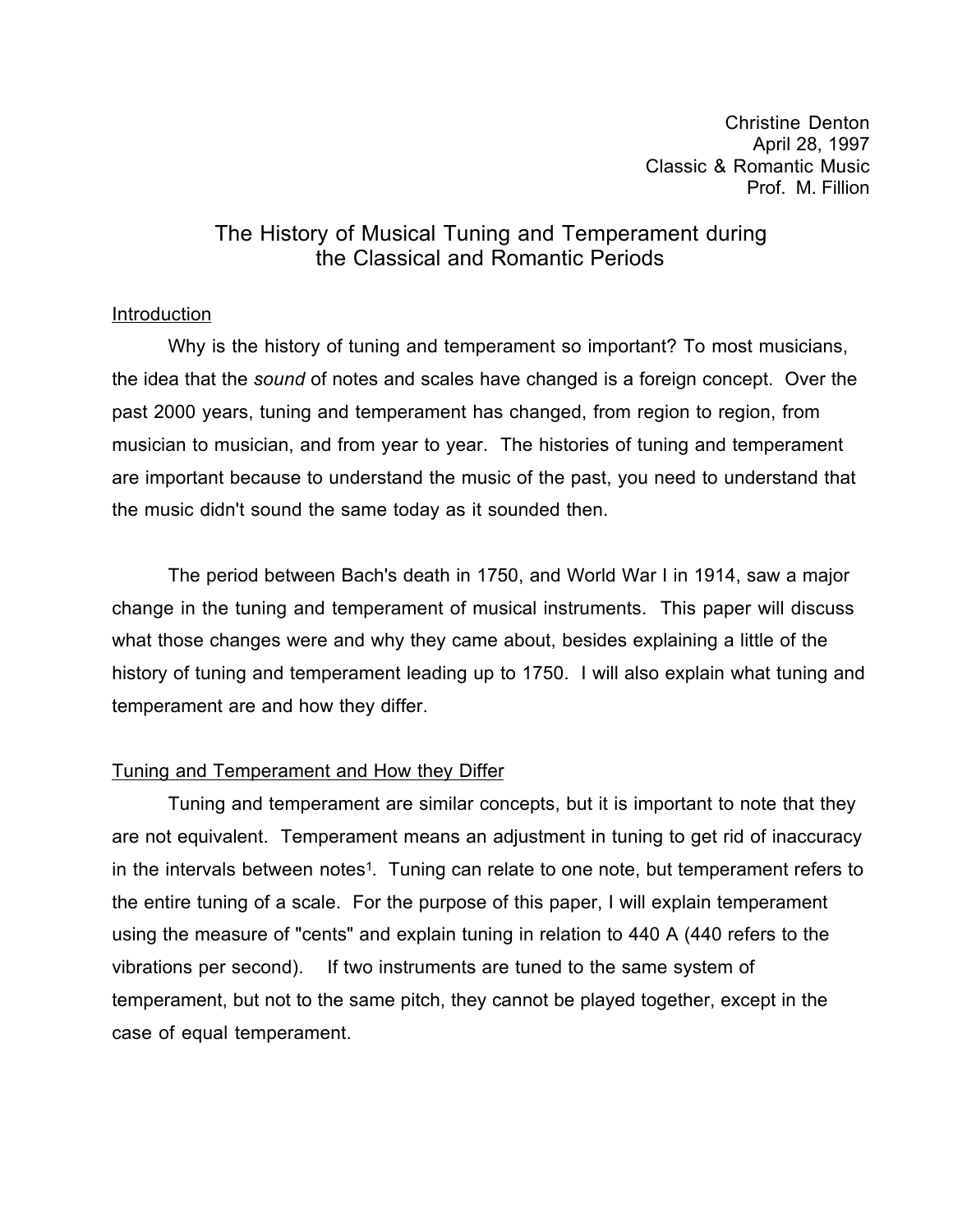### The History of Temperament

The most common type of temperament now, in the 20th century, is equal temperament. This means that each note is an equal distance from the previous note:  $i.e.2$ 

C C# D D# E F F# G G# A A# B C cents 0 100 200 300 400 500 600 700 800 900 1000 1100 1200 distance3 100 100 100 100 100 100 100 100 100 100 100 100 Equal Temperament divides the octave into 12 equal semitones. They are each spaced at a ratio of the 12th root of 2 (1.05946) This concept was first invented by Marin Mersenne, a French monk and mathematician in his "Harmonie Universalle" in 16364. Equal temperament came into use in the late 18th century.

Our ears do not hear equal temperament as being "in tune." A justly tuned 5th will sound in tune, whereas an equally tuned 5th will sound slightly out of tune. This is because the sound wave of a justly tuned 5th looks like this:



You can see, in this example, that the sound

waves cross each other on the x-axis.

The sound wave of an equally tuned 5th looks like this:



In this example, you can see that the sound

waves cross each below the x-axis. This means that a greater number of beats occur. The difference is barely audible, but it is approximately 2 cents.

<sup>1</sup> Scholes, Percy. The Oxford Companion to Music. 10th edition pg. 1012 "temperament"

<sup>2</sup> Purdam, Andrew. Comparison of Temperaments URL: http://www.pcug.org.au/~apurdam/tempers.htm

<sup>3</sup> distance between notes in cents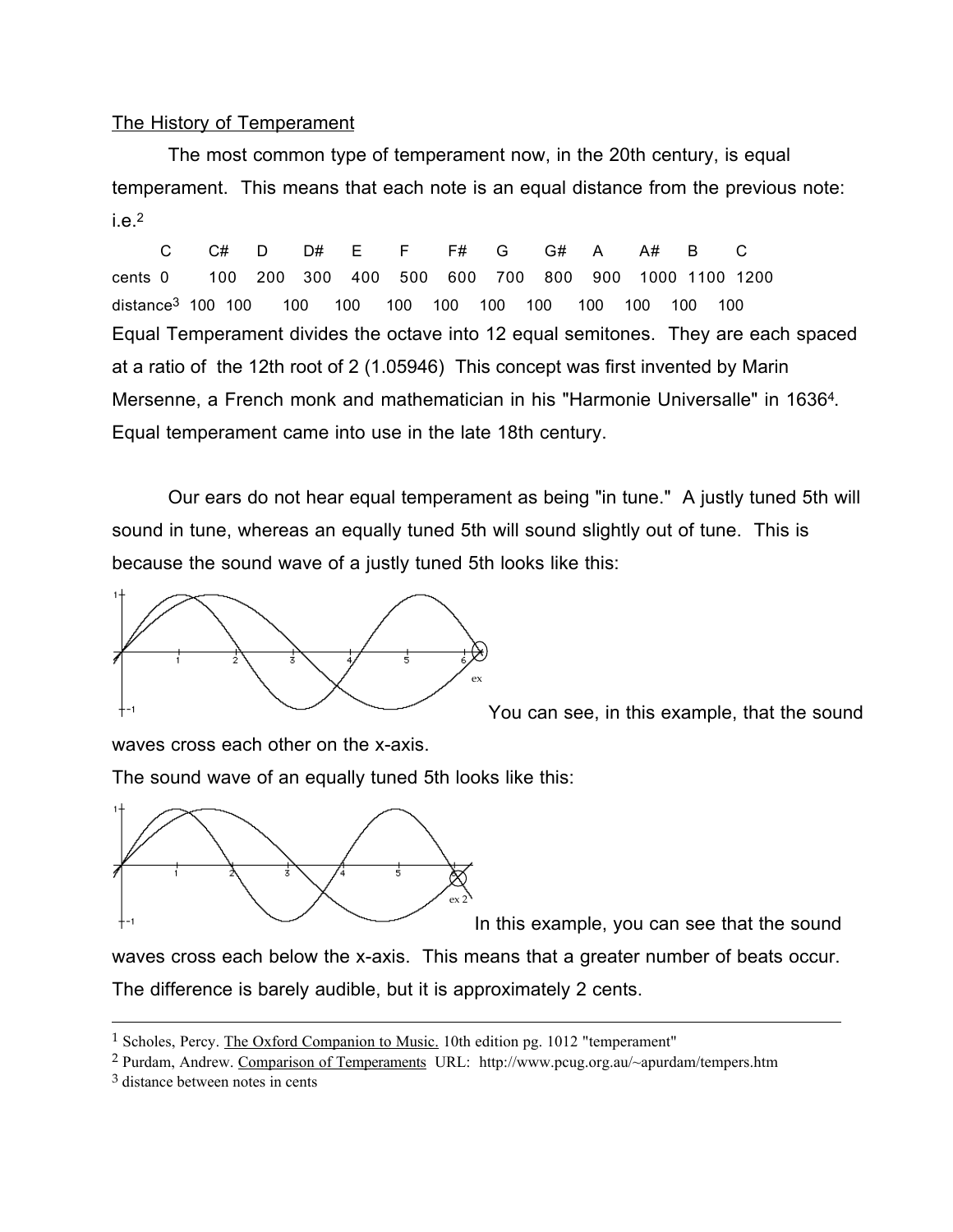At the time that equal temperament came into use in the late 18th century, another temperament, called meantone temperament was already predominant. Many musicians in the 18th and 19th century usually tuned to meantone temperament, mainly because it sounded more in tune.

Meantone Temperament:

| C.                                                        | - C#          | DD#EFF#GG#AA#BC |     |                                                |  |  |  |        |     |  |     |  |     |  |
|-----------------------------------------------------------|---------------|-----------------|-----|------------------------------------------------|--|--|--|--------|-----|--|-----|--|-----|--|
|                                                           | Db.           |                 | Eb. |                                                |  |  |  | Ab     |     |  |     |  |     |  |
| cents 0                                                   | - 76          |                 |     | 193 269 386 504 580 697 773 890 1007 1083 1200 |  |  |  |        |     |  |     |  |     |  |
|                                                           | 112 311       |                 |     |                                                |  |  |  |        | 814 |  |     |  |     |  |
| distance <sup>5</sup> 76 117 75 117 118 76 117 76 117 117 |               |                 |     |                                                |  |  |  |        |     |  | -76 |  | 117 |  |
|                                                           | 112 81 118 76 |                 |     |                                                |  |  |  | 117 76 |     |  |     |  |     |  |

Meantone temperament would have worked fine, except that as composers became more and more experimental, they wanted to modulate to keys other than the one that the instrument was tuned in. If they switched to the key of D#, the major 2nd would sound grossly sharp, and the relation between the major third and the major 4th would sound very flat. In addition, It was also difficult to figure out which version of "in tune" was "in tune." An example of this is as follows:

a major third above  $C = 386$  cents  $= E$ 

a major third above  $E = 386$  cents =  $G#$ 

So, the relation between C and G# would have been 772 cents. However, if you take the third below C (1200 cents - 386 cents) you get 814 cents, or Ab. Now, In equal temperament, we think of Ab and G# as being enharmonics of each other. However, in mean-tone temperament, they are 42 cents apart. This was difficult for instrument makers. It led to some keyboards being made with split black keys for playing each version, or the instrument maker deciding that one key was more important than the other.6

<sup>4</sup> Doty states that Harmonie Universalle was written in 1639, however, Scholes claims it was finished in 1637 and Purdam claims that it was written in 1636.

<sup>5</sup> distance between notes in cents

<sup>6</sup> Purdam, Andrew. Comparison of Temperaments URL: http://www.pcug.org.au/~apurdam/tempers.htm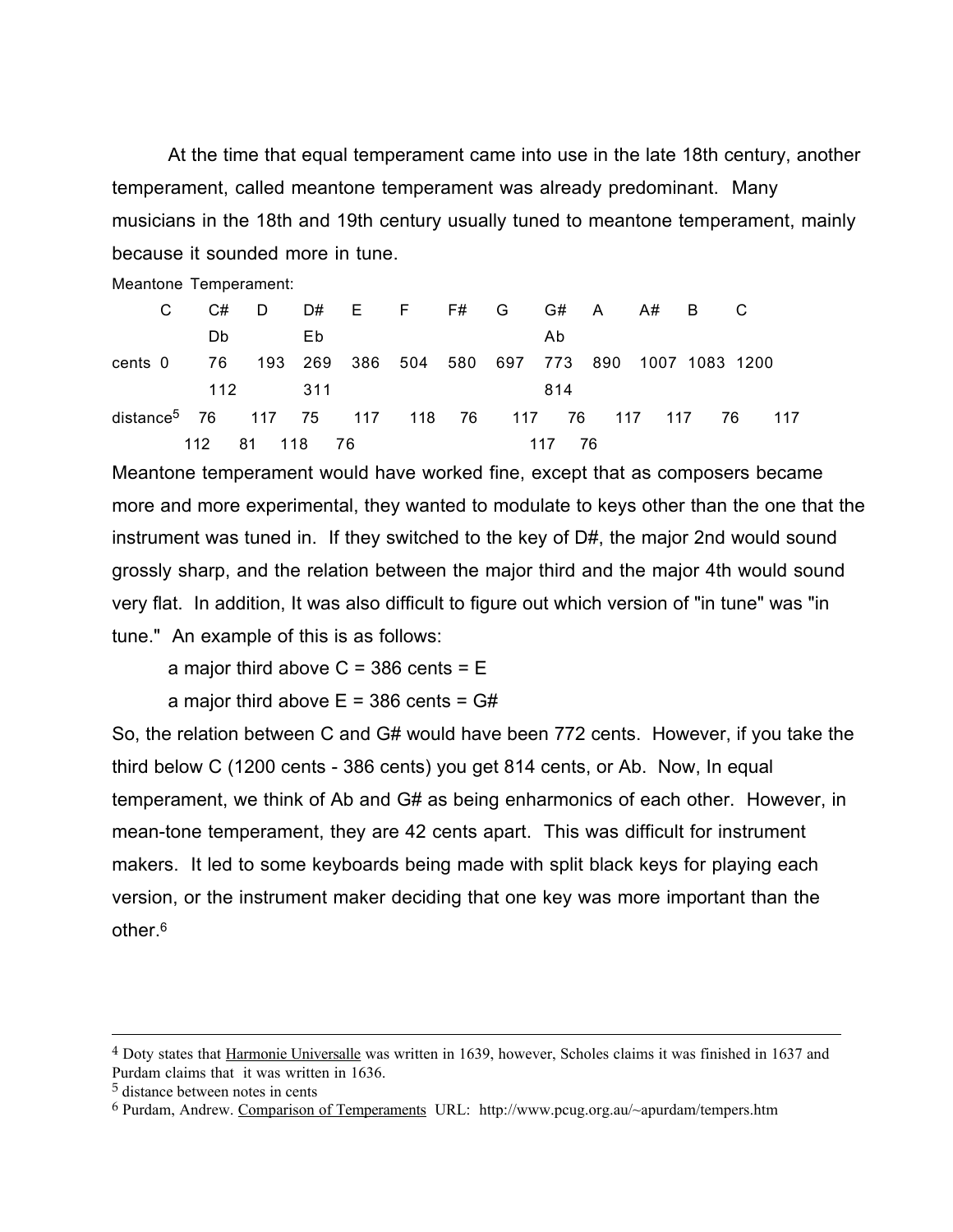In meantone temperament, pure thirds were favored. Previous to meantone temperament, Pythagorean tuning was primarily used where pure 5th were favored. Pythagorean Intonation:

C C# D D# E F F# G G# A A# B C cents 0 112 204 316 386 498 603 702 814 884 1018 1088 1200 distance7 112 92 112 70 112 105 99 112 70 134 70 112 As you can see, this means that even fewer key modulations could occur. However, music played in the key that the instrument was tuned in sounded much more in tune. In addition to the problems with the key modulations, there were also problems with instrumental music. The majority of the music during the Middle Ages and the Renaissance was vocal music.8 But fixed pitch fretted instruments and keyboard instruments could not be easily tuned to other temperaments. So a change had to occur. Meantone temperament was thought to be the best answer for a while. This produced 8 good major triads, 8 good minor triads, and the remaining 4 triads of each type were badly mis-tuned. But later, as music became more and more complex, and composers experimented more and more, another change occurred.

#### The Switch from Meantone Temperament to Equal Temperament

Musicians began to switch to equal temperament at the end of the 18th century for several reasons. One reason was the Industrial Revolution. During the Industrial Revolution, many instruments were redesigned, and standardized. The piano, harp, and organ had switched to something similar to equal temperament at an earlier point because it was difficult to re-tune those instruments. Wind instruments and brass instruments, which had previously been flexible enough to adjust pitch as the music required, were changed. "... instruments were standardized to play a chromatic scale such that the "centers" of their pitches corresponded as closely as possible to the pitches of twelve-tone equal temperament.9" Another reason for the switch to equal

<sup>7</sup> distance between notes in cents

<sup>8</sup> Doty, David B. The Just Intonation Primer. "The Just Intonation Network". URL:

<sup>&</sup>lt;sup>9</sup> Doty, David B. The Just Intonation Primer. "The Just Intonation Network". URL: http://www.dnai.com/~jinetwk/primer2.html (26 Apr. 1997)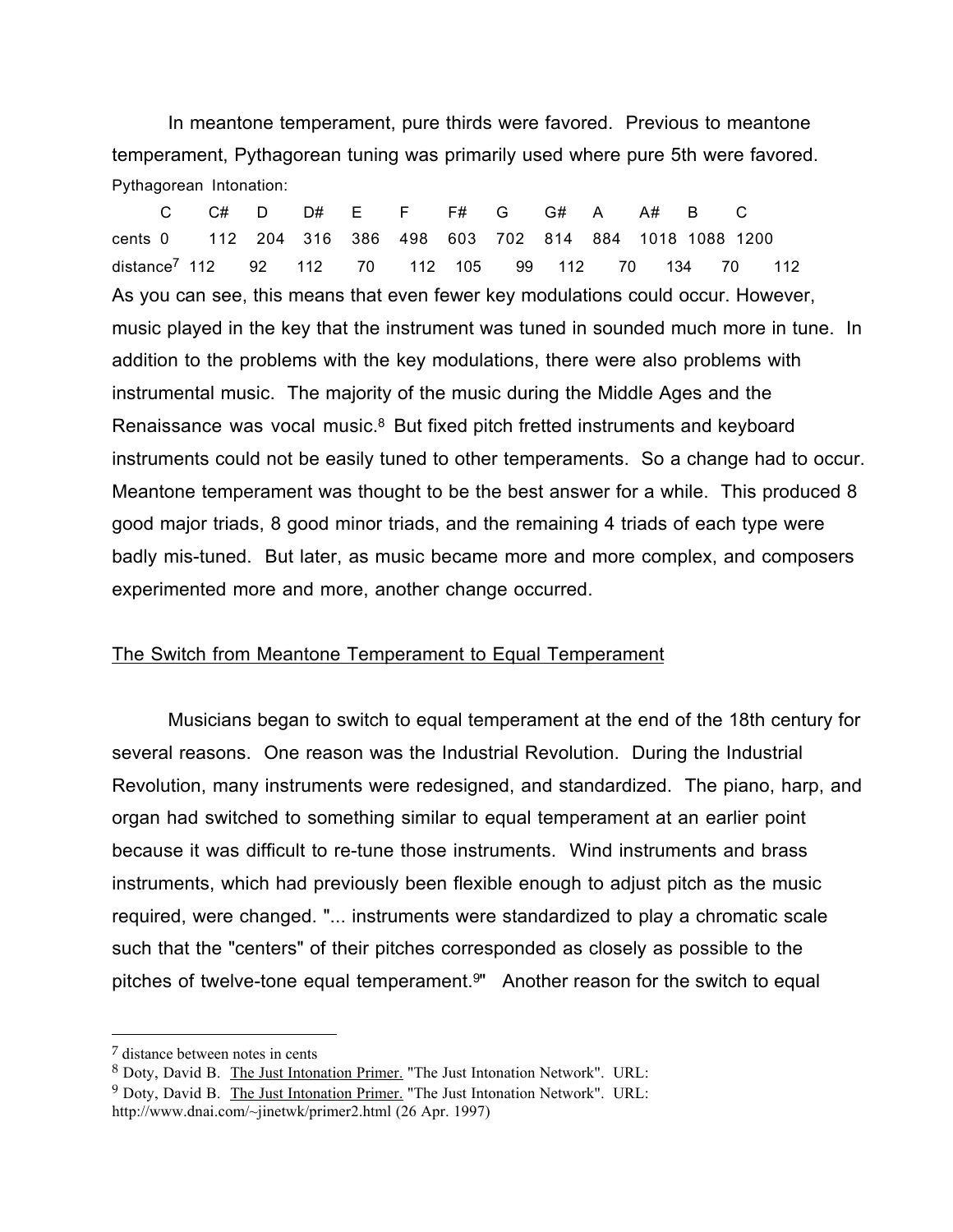temperament has to do with the end of the common practice period. Orchestras became common, and there had to be standardization between the instruments. Pianos were being used as instruments in the orchestras, as soloists, and were the predominant instrument for musical training. Since they had to have equal temperament, so did the other instruments. Musicians began to be trained in equal temperament, as opposed to meantone temperament. This meant that if composers wanted to hear there works performed, they had to expect the music to be performed in equal temperament.

The change to equal temperament happened at different times in different countries. It is thought to have first started in France in the last quarter of the 17th century in keyboard instruments.10 Meantone Temperament was the common system in France until the mid 18th century, and England still used meantone temperament until the mid 19th century. Alexander Ellis claims in his essay "The History of Musical Pitch" that "the first organ built and tuned [in England] originally in equal temperament, by Messrs. Gray and Davison, was for Dr. Fraser's Congregational Chapel at Blackburn, in 1854 (since burned) Messrs. Walker and Mr. Willis sent out their first equally tempered organs in 1854."11

In the 19th century, Hermann von Helmholtz (1821-1894), surgeon, physicist, and physiologist, and father of modern scientific acoustics and psychoacoustics, began advocating Just Intonation.12 Helmholtz felt that equal temperament had a "deplorably effect on musical practice, especially in regard to singing.13" Helmholtz advanced the scientific understanding of the production and perception of musical sound, and he proposed the first scientific theory of consonance and dissonance. Because of his research, there were a great number of experimental keyboards invented, for the purpose of playing in Just Intonation. However, it seems that he had little to no effect on subsequent generations of performers.

<sup>11</sup> Mendel, Arthur, and Alexander J. Ellis. Studies in the History of Musical Pitch. Da Capo Press, 1968

<sup>&</sup>lt;sup>10</sup> Organs are the only instrument that they can find proof of this in, but it is assumed that other keyboard instruments were tuned in Equal Temperament.

<sup>12</sup> Just Intonation is similar to Pythagorean Temperament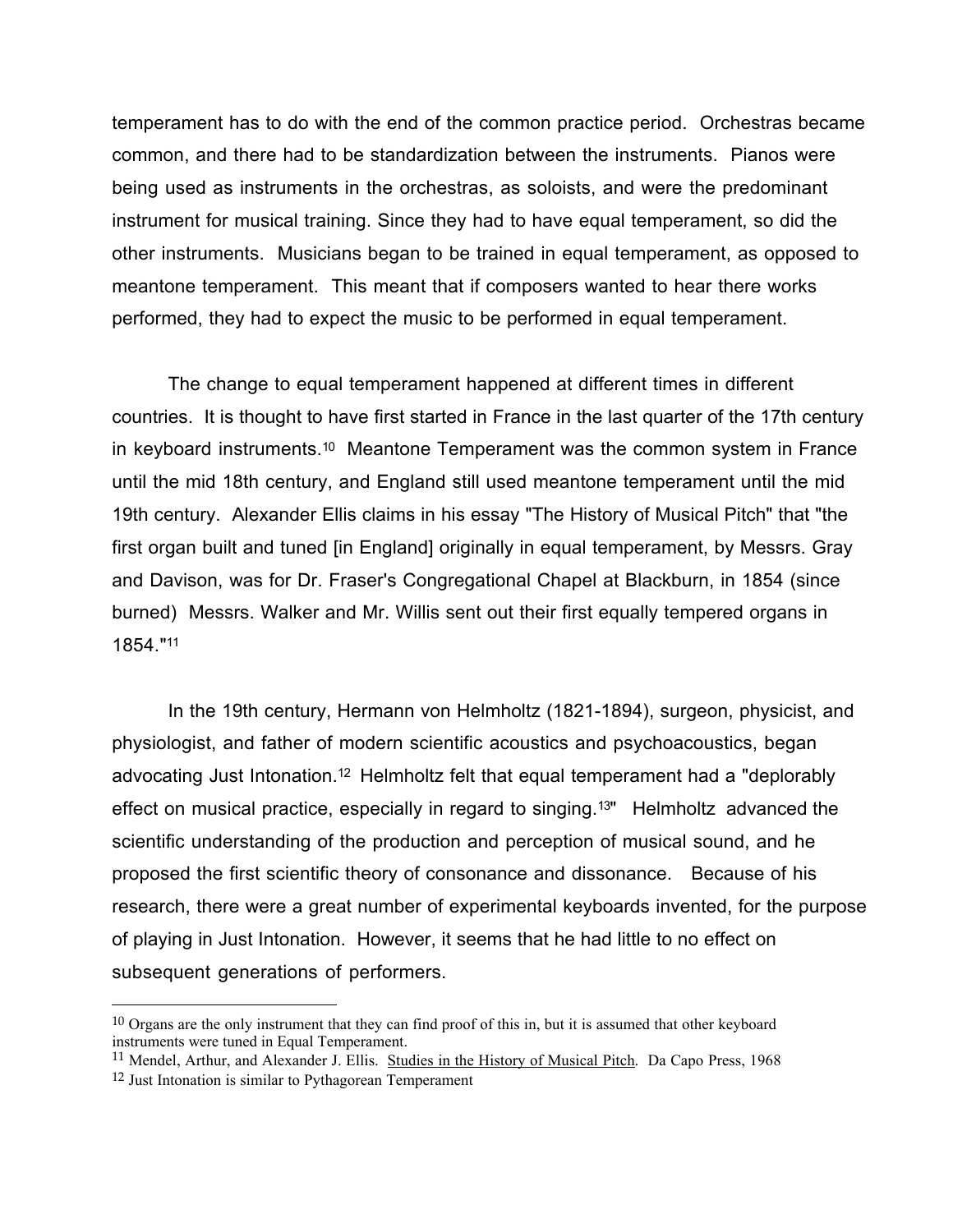### The History of Tuning

During J.S. Bach's life, (1685-1750) musicians began to feel the need for standardizing pitch. The new standard pitch that was proposed was much lower than most of the previous standards of pitch. Ellis<sup>14</sup> stated that the pitch of A varied<sup>15</sup> between 374 A, in 1700 (Church Pitch) and a high of A=567 (North Germany, no year given<sup>16</sup>) The concept was quickly accepted, but slowly adapted. Most organ owners (mostly churches) were not likely to change organs until the old one was no longer functional. The pitch during the 18th century is generally thought to be between A 415 to A 430. Handel's tuning fork gives the pitch of a 422.5, and Mozart's piano was tuned to 421.6.17

Violins made in Italy during the later half of the 18th century were also tuned much lower, which leads to an interesting problem for their current owners. In the 18th century, the strain on the strings would be approximately 63 lb. Now, in the 20th century, the strain is usually about 90 lb. This difference has been the demise of many a valuable instrument.18

In the 19th century, another change occurred. The London Philharmonic Society set A to be 452.5. This was an enormous leap- their previous A was set at 423.7. They soon realized that this was too high, and changed it down to 433.2, however, many other organizations had already copied them, and 452.5 became one of the accepted standards. They too, then realized that 452.5 was too high, but it wasn't until the end of

<sup>13</sup> Doty, David B. The Just Intonation Primer. "The Just Intonation Network". URL:

http://www.dnai.com/~jinetwk/primer2.html (26 Apr. 1997)

<sup>14</sup> notes about Ellis: *the History of Musical Pitch* was first published in 1877. Since then, many scholars have found many mistakes in his work. I have found no indication that these pitches are incorrect, however, I have found no other indications that they are correct

<sup>&</sup>lt;sup>15</sup> Mendel, Arthur, and Alexander J. Ellis. Studies in the History of Musical Pitch. Da Capo Press, 1968

<sup>16</sup> pg. 23 of Ellis's article, *the History of Musical Pitch* gives the date as "very old"

<sup>&</sup>lt;sup>17</sup> Scholes, Percy A. The Oxford Companion to Music. 10th edition. Oxford University Press, 1975. pg. 809 "Pitch: the period of Haydn, Mozart, and Beethoven"

<sup>&</sup>lt;sup>18</sup> Scholes, Percy A. The Oxford Companion to Music. 10th edition. Oxford University Press, 1975. pg. 1083 "Violin Family: The Great Makers"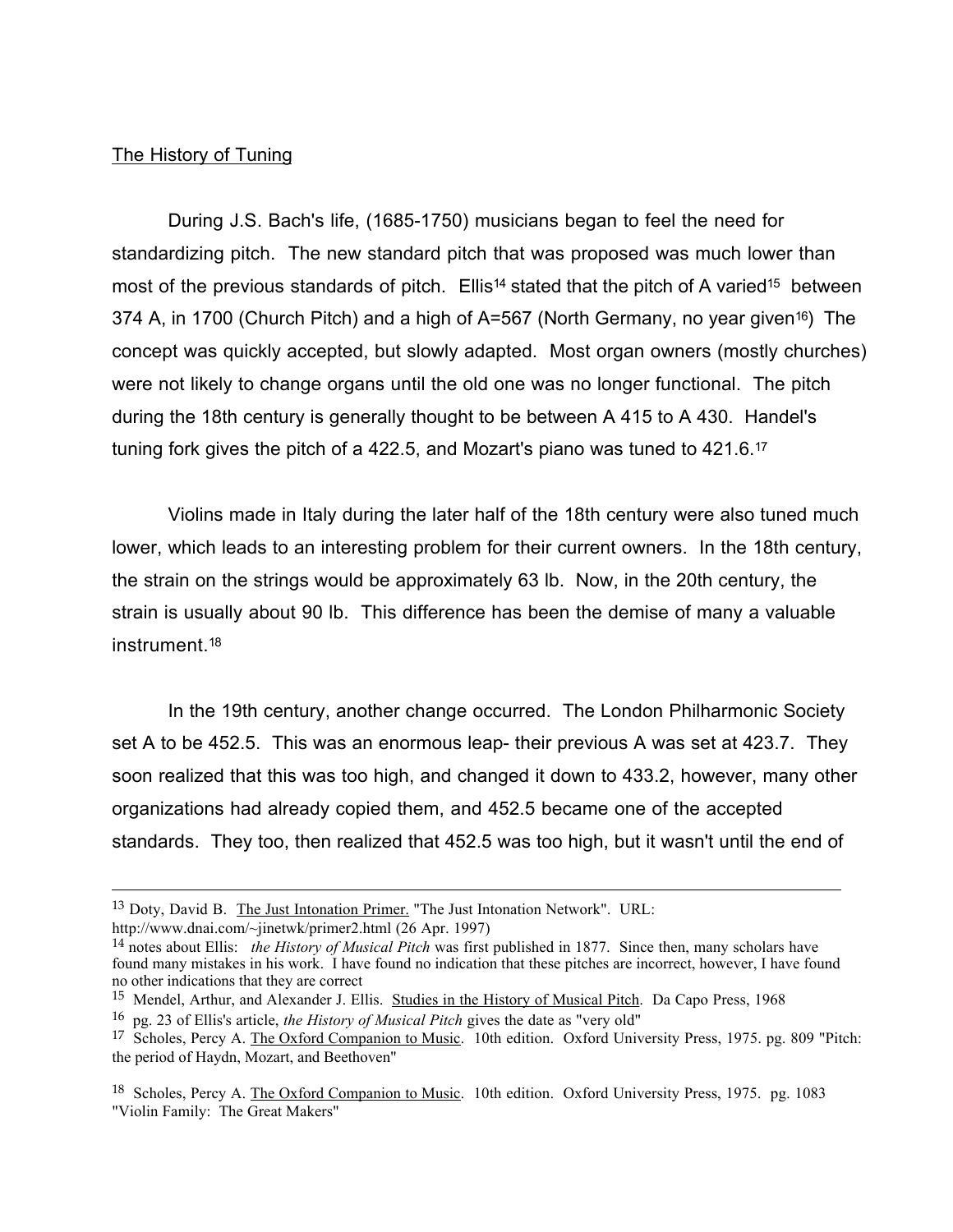the 19th century that anyone managed to change it. The French Government proclaimed 435 to be the correct pitch for A, and Britain attempted to follow suit. They were unable to, however, because of the weather, and had to settle for A 439. (At 68 degrees Fahrenheit) This was called the *New Philharmonic Pitch.* Unfortunately, the military bands remained at the *Philharmonic Pitch* (452.5 A) making it impossible for any of their players to play in orchestras unless they possessed two instruments. Also unfortunately, the organs in England had all been changed to 452.5. Because of the possible expense of changing them to the *New Philharmonic Pitch,* they were not changed. This meant that only military bands could accompany organs.19 In 1939, pitch was set to 440 A at an International Conference.

## Conclusion

As you can see, musical tuning and temperament changed during the Classic and Romantic Period. These changes included many standardizations, both of pitch, and of temperament. Many composers are leaning towards a return to some other temperament, but it is unlikely that that will occur.

# **Bibliography**

- Barbour, J. Murray. Tuning and Temperament, A Historical Survey Michigan State College Press, 1951
- Blackwood, Easley. The Structure of Recognizable Diatonic Tunings. Princeton University Press, 1985.
- Boyle, Hugh, and LL. S. Lloyd. Intervals, Scales and Temperaments. MacDonald and Jane's, 1963.
- Dahlhaus, Carl. Studies on the Origin of Harmonic Tonality Princeton University Press, 1990.
- Doty, David B. The Just Intonation Primer. "The Just Intonation Network". URL: http://www.dnai.com/~jinetwk/primer2.html (26 Apr. 1997)

<sup>&</sup>lt;sup>19</sup>Scholes, Percy A. The Oxford Companion to Music. 10th edition. Oxford University Press, 1975. pg. 809 "Pitch: the Nineteenth Century and After."